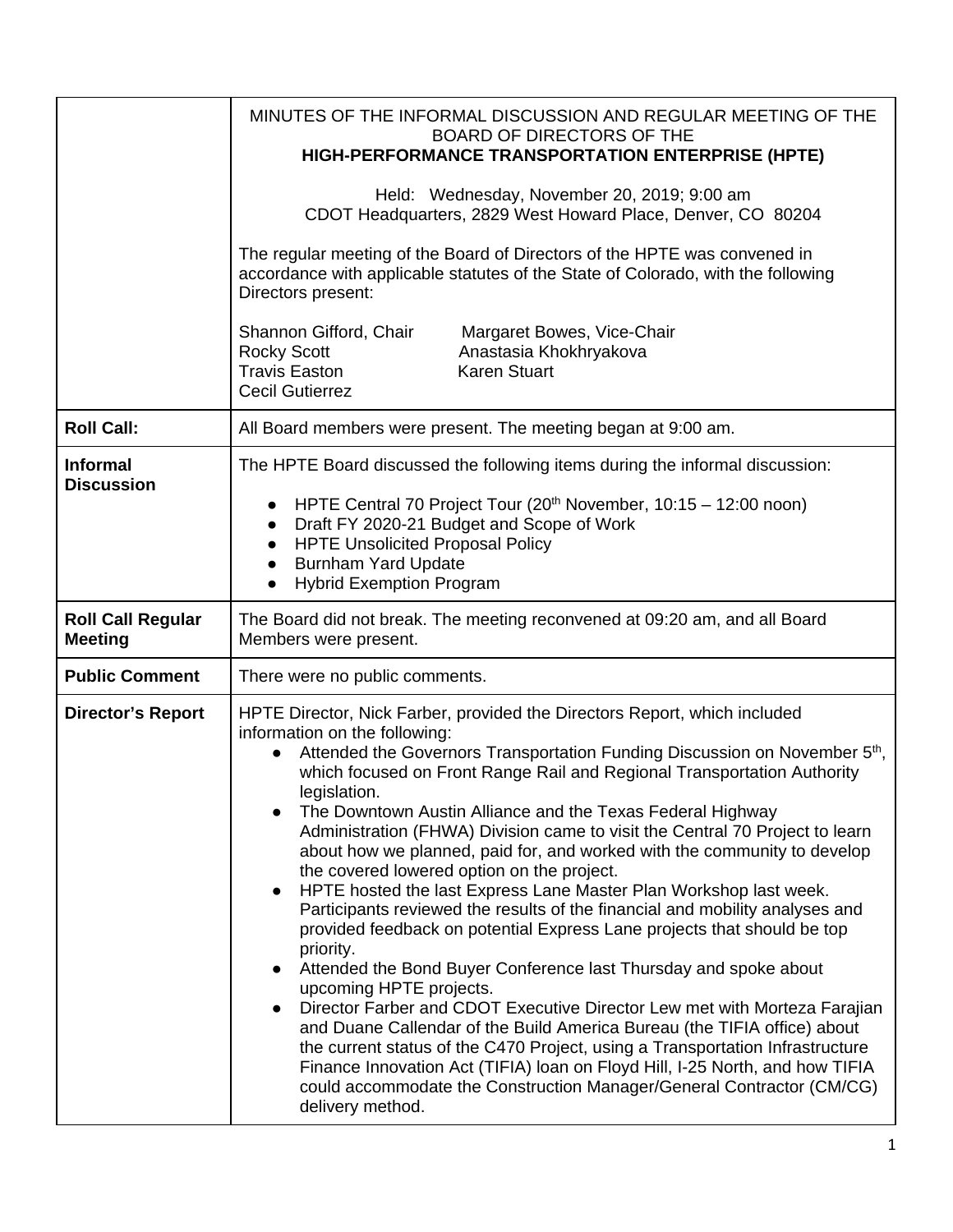| <b>Consent Agenda</b><br>Resolutions #308,<br>#309 and #310                             | <b>ACTION:</b> Upon a motion by Director Easton and second by Director Kohkhryakova, a<br>vote was conducted, and Consent Agenda Resolutions #308, #309, and #310 were<br>unanimously approved.                                                                                                                                                                                                                                |
|-----------------------------------------------------------------------------------------|--------------------------------------------------------------------------------------------------------------------------------------------------------------------------------------------------------------------------------------------------------------------------------------------------------------------------------------------------------------------------------------------------------------------------------|
| <b>Resolution #311</b><br><b>HPTE Unsolicited</b><br><b>Proposal Policy</b>             | Simon Logan, HPTE Board Secretary, Liaison, and Program Coordinator, presented<br>the HPTE Unsolicited Proposal Policy to the Board for approval. Mr. Logan<br>highlighted major elements of the process used to develop the policy and key<br>changes from the version shared with the board in July, which included:<br>The latest version was revised to incorporate the feedback received from: the                        |
|                                                                                         | Association for the Improvement of American Infrastructure (AIAI) working<br>group; Plenary Roads Denver (PRD); FHWA; and CDOT Procurement.<br>The order of topics in the new version was changed to make it more logical<br>and easier to follow.<br>Key changes from the July version include:                                                                                                                               |
|                                                                                         | A governance and oversight section was added to clarify the role of<br>$\circ$<br>the HPTE Board and the Transportation Commission (TC).<br>The HPTE Board will receive information on unsolicited<br>proposals received at every phase of the process.                                                                                                                                                                        |
|                                                                                         | Unsolicited Proposal Evaluation Fees.<br>O<br>The Conceptual Proposal Evaluation Fee has increased from<br>\$1,000 to \$5,000. This was changed following feedback from<br>the market.<br>Definition of an unsolicited proposal and eligibility were refined.<br>$\circ$                                                                                                                                                       |
|                                                                                         | Unsolicited proposals can now include, but are not limited to,<br>projects already identified in HPTE's Express Lanes Master<br>Plan (ELMP), CDOT's 2045 Statewide Transportation Plan, as<br>well as other existing Transportation Plans. Proposers are<br>encouraged to contact HPTE staff to arrange a meeting before<br>submitting an unsolicited proposal that is part of an existing<br>transportation plan or the ELMP. |
|                                                                                         | The policy excludes I-70 East, I-270, and I-25 North from US<br>36 to Ft. Collins. A moratorium, established in 2012, still exists<br>on these corridors.<br>A timeline and table of contents was added.<br>O                                                                                                                                                                                                                  |
|                                                                                         | <b>Discussion</b><br>Board members discussed the reasons for the moratorium and requested that HPTE<br>staff allocate time to discuss this during a future meeting, given that many of the<br>reasons for it being in place are no longer relevant.                                                                                                                                                                            |
|                                                                                         | <b>ACTION:</b> Upon a motion by Vice-Chair Bowes and second by Director Easton,<br>Resolution #311 was unanimously approved.                                                                                                                                                                                                                                                                                                   |
| <b>Resolution #312</b><br><b>First Amendment</b><br>to FY 2019-20<br><b>HPTE Budget</b> | Piper Darlington, Budget & Special Projects Manager, presented the FY 2019-20<br>HPTE Budget to the Board for approval. Ms. Darlington noted that a substantive<br>memo is included in the Board Packet outlining the changes HPTE staff are asking<br>the Board to approve and most of the items were discussed during last month's board<br>meeting. Some key items to highlight include:                                    |
|                                                                                         | Using remaining balances from the US 36 corridor budget to make a payment<br>(\$2,142,472) towards HPTE's outstanding Transportation Commission Loan<br>balance. By approving this payment, HPTE will have paid off all debt and                                                                                                                                                                                               |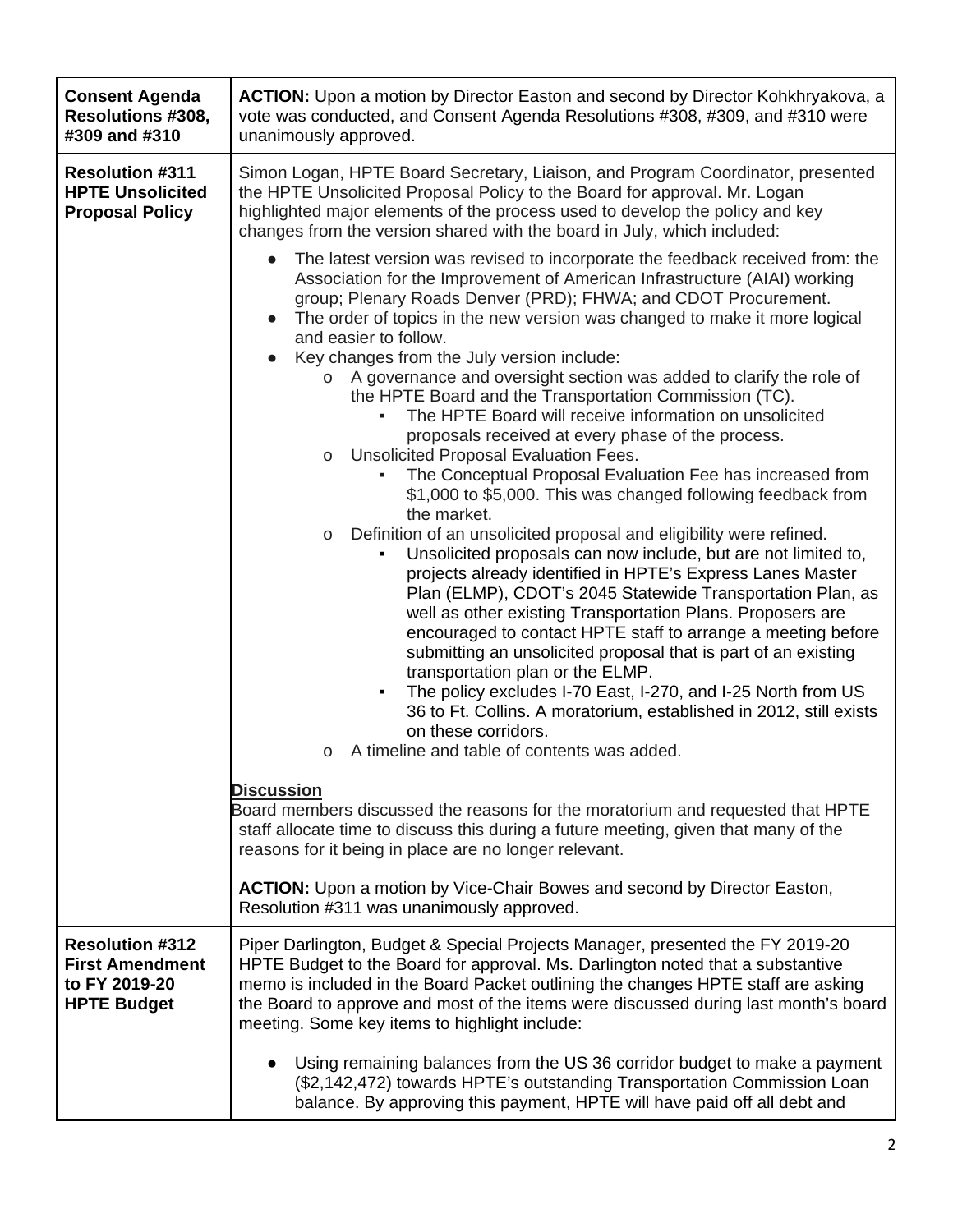|                                                                                            | interest related to the \$4.0 million in loans to the TC, leaving the remaining<br>balance as transfers from the Colorado Tolling Enterprise (CTE).<br>• The CTE no longer exists. HPTE took over the contracts and obligations of<br>CTE when HPTE was formed in 2009.<br>The \$2.0 million CTE balance remains on HPTE's books. The \$2.0 million<br>received by CTE from the TC, in the form of a grant or transfer, which caused<br>CTE to lose its enterprise status. Enterprises Controller, Kay Hruska,<br>explained that it is not recorded as a liability in HPTE's financial statements,<br>but is mentioned in the notes to the statements.<br>• The board and previous HPTE Directors committed to paying the amount from<br>CTE. The debt is not accruing interest.<br><b>Discussion</b><br>• Board members discussed how the CTE transfer could be eliminated because<br>it looks like debt on the HPTE Financial Statements when it isn't. Ms. Hruska<br>explained that it does not show up as a liability on the HPTE Financial<br>Statement because it was a transfer between the TC and CTE in the form of a<br>grant. HPTE is not obligated to repay the grant, but prior HPTE Directors had<br>expressed a commitment to repaying it, which is why it is still a part of the<br>notes section of the statements.<br>The HPTE Board directed HPTE staff to look at how it could eliminate the<br>CTE grant from the financial statements and not repay it because it is<br>confusing for lenders and others, and is not really debt when looking at HPTE<br><b>Financial Statements.</b><br>ACTION: Upon a motion by Director Stuart and second by Director Guiterrez,<br>Resolution #312 was unanimously approved.<br>The Board took a break at 9:37 am. |
|--------------------------------------------------------------------------------------------|------------------------------------------------------------------------------------------------------------------------------------------------------------------------------------------------------------------------------------------------------------------------------------------------------------------------------------------------------------------------------------------------------------------------------------------------------------------------------------------------------------------------------------------------------------------------------------------------------------------------------------------------------------------------------------------------------------------------------------------------------------------------------------------------------------------------------------------------------------------------------------------------------------------------------------------------------------------------------------------------------------------------------------------------------------------------------------------------------------------------------------------------------------------------------------------------------------------------------------------------------------------------------------------------------------------------------------------------------------------------------------------------------------------------------------------------------------------------------------------------------------------------------------------------------------------------------------------------------------------------------------------------------------------------------------------------------------------------------------------------------------------------------|
| <b>Resolution #313</b><br>third amendment<br>to the Central 70<br><b>Project Agreement</b> | The HPTE Board reconvened at 10.00 am. The Bridge Enterprise Board Members<br>and Transportation Commission also joined the meeting.<br>Keith Stefanik, Central 70 Project Director, provided an overview of the Third<br>Amendment to the Project Agreement (PA). Mr. Stefanik's presentation included<br>details on the following:<br>Amendment overview.<br><b>Project Agreement definitions.</b><br>Summary of Closure Default Event & Noncompliance Default Event<br>Thresholds.<br>Resolutions for Third Amendment to the PA requires HPTE and the Bridge<br>Enterprise to approve the resolution.<br>The Third Amendment to the PA only applies to the Construction Period and<br>does not affect the Operating Period, project schedule, or project budget.<br>Modifies the Closure Default Event & Noncompliance Default Event<br>Thresholds.<br>Overall, the amendment is considered administrative.<br><b>ACTION:</b> Upon a motion by Director Scott and second by Director Easton, Resolution<br>#313 was unanimously approved.                                                                                                                                                                                                                                                                                                                                                                                                                                                                                                                                                                                                                                                                                                                                 |
| <b>Adjourn</b>                                                                             | The Board adjourned at 10:15 am.                                                                                                                                                                                                                                                                                                                                                                                                                                                                                                                                                                                                                                                                                                                                                                                                                                                                                                                                                                                                                                                                                                                                                                                                                                                                                                                                                                                                                                                                                                                                                                                                                                                                                                                                             |